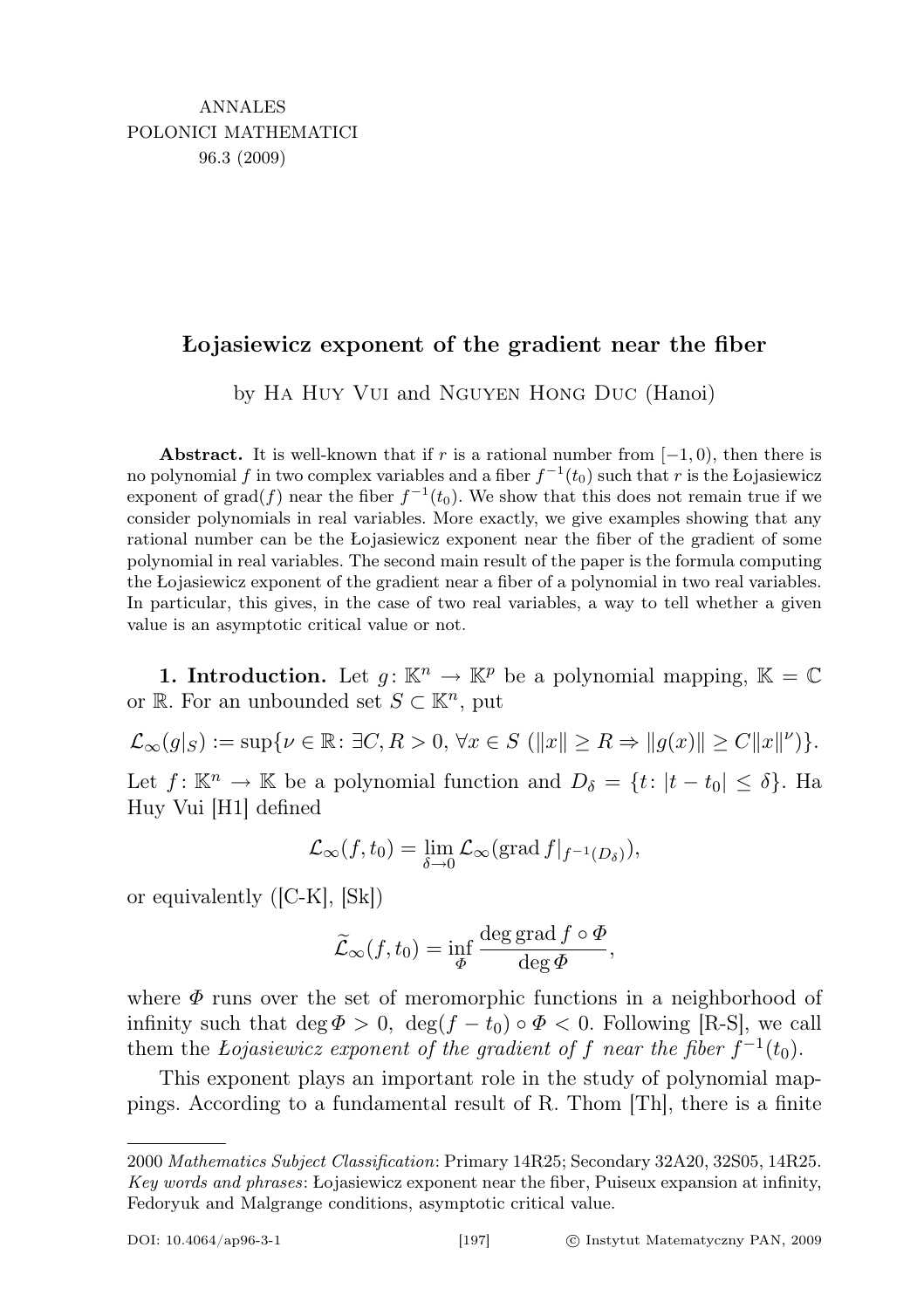subset  $B(f)$  of K, called the *bifurcation set*, such that the mapping

$$
f: \mathbb{K}^n \setminus f^{-1}(B(f)) \to \mathbb{K} \setminus B(f)
$$

defines a  $C^{\infty}$  locally trivial fiber bundle. It is known that the set  $\Sigma(f)$  of critical values of f is a subset of  $B(f)$  and in general it is not equal to  $B(f)$ . The points of  $B_{\infty}(f) = B(f) \setminus \Sigma(f)$  are usually called *critical values of* singularities at infinity of  $f$ . It is important to be able to decide whether a given value in K belongs to  $B_{\infty}(f)$ . Although this problem has attracted attention of many specialists in singularity theory and algebraic geometry during the last twenty years  $|C-K|$ ,  $|H1|$ ,  $|H-L|$ ,  $|P|$ , it is still open. We know the answer only for a number of particular cases.

It is easy to see that for any n, for  $\mathbb{K} = \mathbb{C}$  or  $\mathbb{K} = \mathbb{R}, \mathcal{L}_{\infty}(f, t_0) < 0$  is always a necessary condition for  $t_0$  to be in  $B_{\infty}(f)$ .

Assume K = C. If  $n = 2$ , then a value  $t_0$  belongs to  $B_{\infty}(f)$  if and only if  $\mathcal{L}_{\infty}(f, t_0)$  is negative. Moreover, if  $\mathcal{L}_{\infty}(f, t_0) < 0$  for some  $t_0$  then  $\mathcal{L}_{\infty}(f, t_0) < -1$  ([H1], [C-K]). The same holds for  $n \geq 3$  if we assume that the polynomial f has only isolated singularities at infinity  $[P]$ .

In the general case, the above results are no longer true:

- There is a polynomial f in three complex variables such that  $\mathcal{L}_{\infty}(f, t_0)$  $<-1$  but  $t_0$  is not a critical value of singularities at infinity for f [P-Z].
- For  $n \geq 3$ , there is a polynomial f of n variables such that the set of all t with  $\mathcal{L}_{\infty}(f,t) < 0$  is the whole K, while the set of t where  $\mathcal{L}_{\infty}(f,t) < -1$  is always finite.

These facts lead to the following question which seems to be still open:

Is the set

$$
K_{\infty}(f) := \{ t \in \mathbb{R} \colon \mathcal{L}_{\infty}(f, t) < -1 \}
$$

equal to

$$
\tilde{K}_{\infty}(f):=\{t\in\mathbb{R}\colon\mathcal{L}_{\infty}(f,t)<0\}
$$

for any polynomial in two real variables?

We will show that for every rational number  $\alpha$  there is a polynomial f in  $n \geq 2$  variables such that  $\alpha = \mathcal{L}_{\infty}(f, t)$  for some t (Theorem 2.1).

In particular, when  $\mathbb{K} = \mathbb{R}$ , the set  $K_{\infty}(f)$  can be strictly included in  $K_{\infty}(f)$ , although, for  $n = 2$ , both are finite.

Any point of  $K_{\infty}(f)$  is called an *asymptotic critical value* of f. This notion appears in many problems of mathematics [K-M-P]. For example, the fact that  $K_{\infty}(f)$  is finite plays an important role in the proof of the gradient conjecture [K-M-P].

We are interested in finding a simple way to decide whether a given value belongs to the set of asymptotic critical values or not. For polynomials in several complex variables, Jelonek and Kurdyka [J-K] gave an algorithm to compute this set. It turns out that this can also be done for polynomials in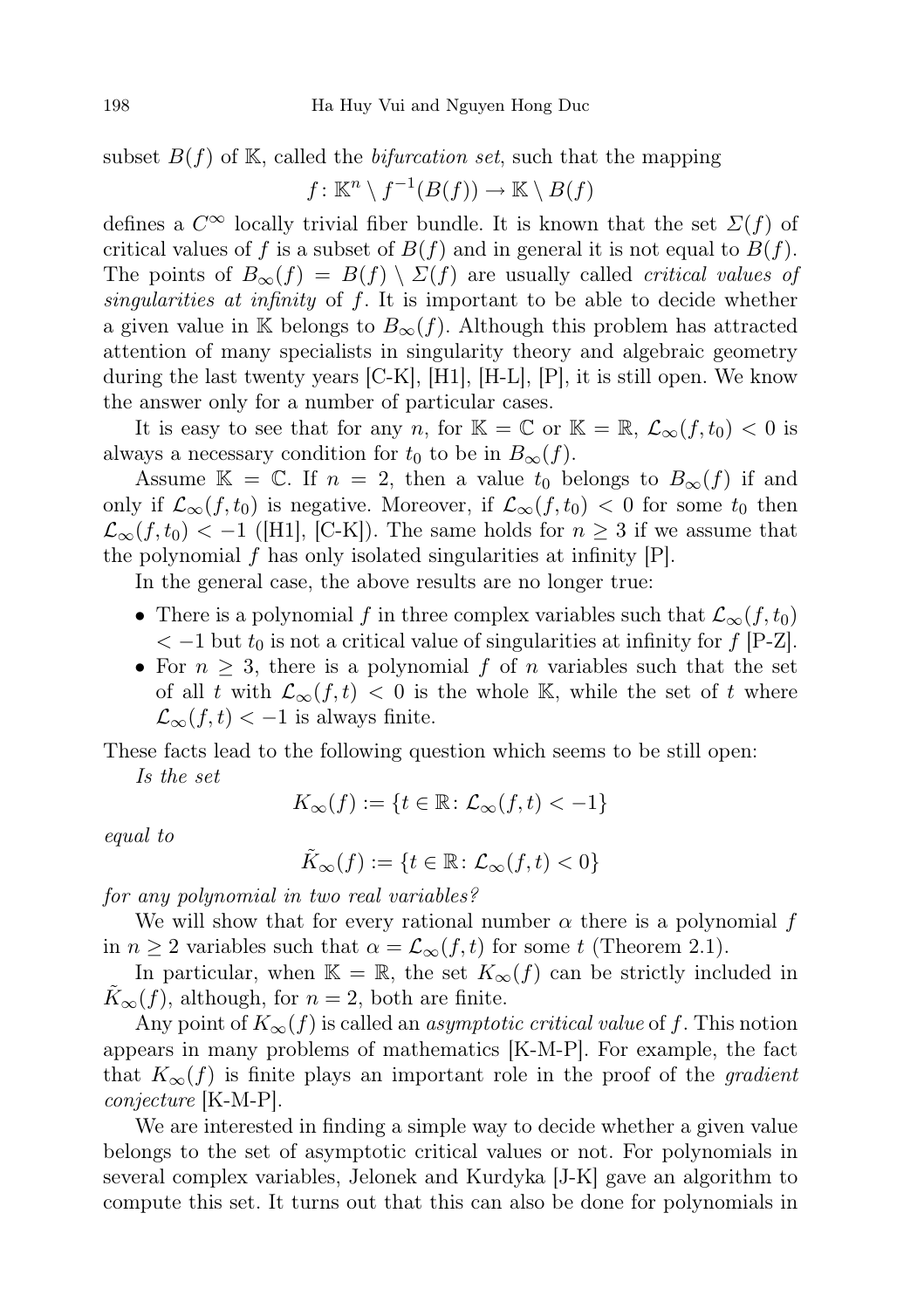two variables, by using the Puiseux expansions at infinity (in the complex case) or their real approximations (in the real case) for the polar curve (Theorems 3.4 and 3.7).

## 2. The Łojasiewicz exponent of the gradient near the fiber in the real case

THEOREM 2.1. For every rational  $\alpha$ , there exists  $f \in \mathbb{R}[x_1, \ldots, x_n]$  for which  $\mathcal{L}_{\infty}(f, 0) = \alpha$ .

*Proof.* We consider first the case  $n = 2$ . It will be shown that  $\mathcal{L}_{\infty}(f, 0) =$  $-2q/p + 2m$  for the polynomial

$$
f(x,y) = \frac{1}{2p+2m+1} x^{2p+2m+1} y^{2q} - \frac{2}{p+2m+1} x^{p+2m+1} y^q
$$
  
+ 
$$
\frac{1}{2m+1} x^{2m+1} + \frac{1}{2m+3} x^{2m+3}
$$
  
+ 
$$
\frac{1}{2p+1} x^{2p+1} y^{2q+2m} - \frac{2}{p+1} x^{p+1} y^{q+2m} + xy^{2m} + \frac{1}{3} x^3 y^{2m},
$$

where  $p \ge q > 0$  and  $m \ge 0$  are integers. We see that

$$
f_x(x,y) = \frac{\partial f}{\partial x}(x,y) = [(x^p y^q - 1)^2 + x^2](x^{2m} + y^{2m}),
$$
  
\n
$$
f_y(x,y) = \frac{2q}{2p + 2m + 1}x^{2p + 2m + 1}y^{2q - 1} - \frac{2q}{p + 2m + 1}x^{p + 2m + 1}y^{q - 1}
$$
  
\n
$$
+ \frac{2q + 2m}{2p + 1}x^{2p + 1}y^{2q + 2m - 1} - \frac{2(q + 2m)}{p + 1}x^{p + 1}y^{q + 2m - 1}
$$
  
\n
$$
+ 2mxy^{2m - 1} + \frac{2m}{3}x^3y^{2m - 1}.
$$

For the series  $x = \varphi(y) = y^{-q/p}$ , we have

$$
f_x(\varphi(y), y) \sim y^{-2q/p+2m}
$$
 and  $f_y(\varphi(y), y) \sim y^{\beta}$ 

with  $\beta \leq -2q/p + 2m$ . Thus

(2.1) 
$$
\mathcal{L}_{\infty}(f,0) \leq -2q/p + 2m.
$$

For every  $(x, y) \in \mathbb{R}^2$ ,  $x^2 + y^2 = r^2 \to \infty$ . If  $x^p y^q - 1 \to 0$  or  $x \to 0$  as  $r \to \infty$ then

$$
|f_x(x, y)| \ge Cr^{2m} \ge Cr^{-2q/p + 2m}.
$$

Assume now that

$$
x^p y^q - 1 = \varepsilon(r) \to 0
$$
 and  $x \to 0$  as  $r \to \infty$ .

We have

$$
|y|^q = \frac{1 + \varepsilon(r)}{|x|^p} \le r^q.
$$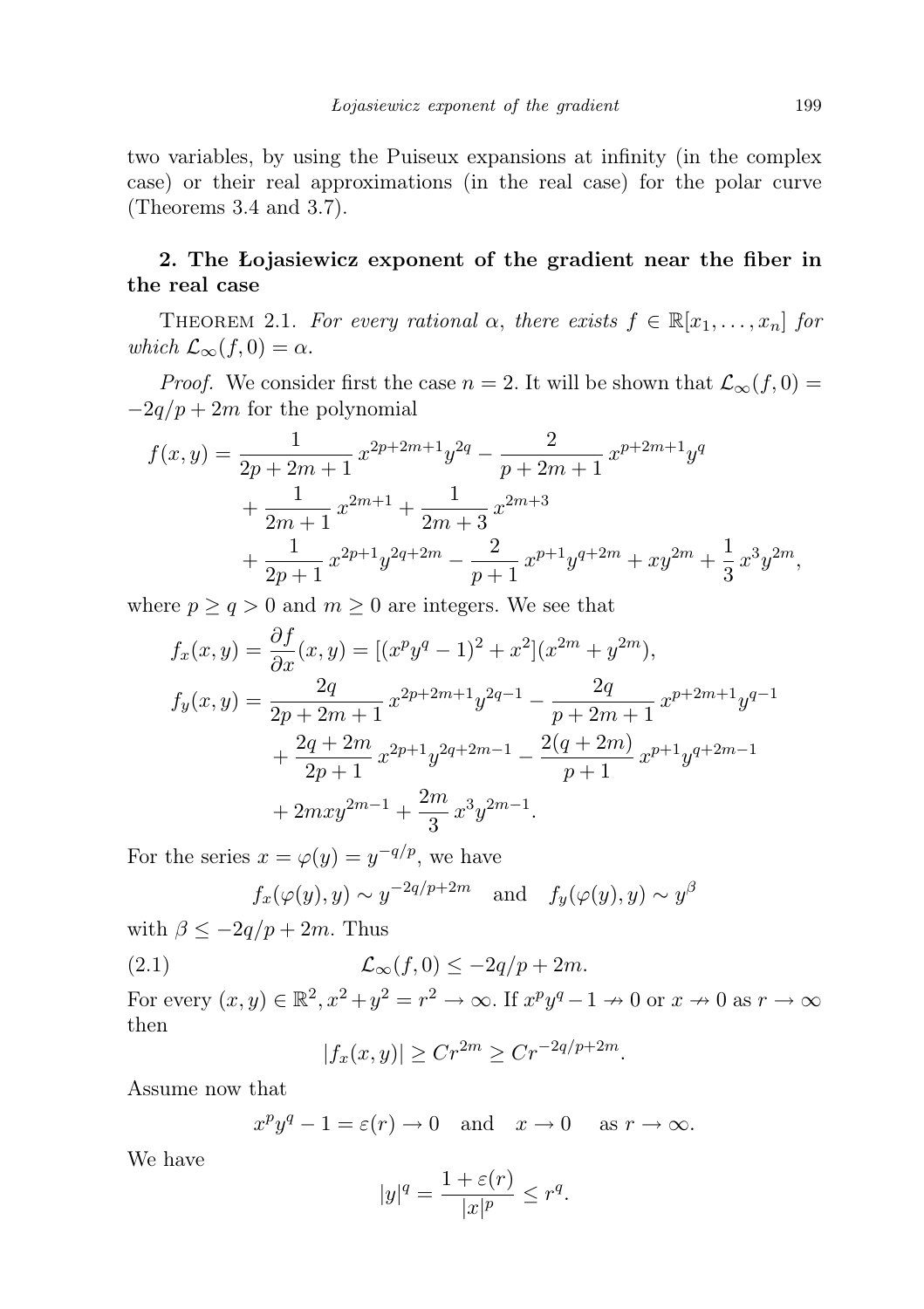Therefore

 $x^2 \geq Cr^{-2q/p}.$ 

Thus

$$
|f_x(x,y)| \ge Cr^{-2q/p+2m}.
$$

Hence

(2.2) 
$$
\mathcal{L}_{\infty}(f,0) \geq -2q/p + 2m.
$$

From  $(2.1)$  and  $(2.2)$ , we get

(2.3) 
$$
\mathcal{L}_{\infty}(f,0) = -2q/p + 2m \quad \forall p \ge q > 0, m \ge 0.
$$

Thus, for every rational  $\alpha \geq -2$ , there is an  $f(x, y) \in \mathbb{R}[x, y]$  satisfying  $\mathcal{L}_{\infty}(f, 0) = \alpha.$ 

Consider now the polynomial

$$
f(x,y) = x^p y^q - x,
$$

where  $p > 1, q > 0$  are integers  $\mathcal{L}_{\infty}(f, 0) = -\frac{p+q-1}{p-1}$  $\frac{+q-1}{p-1}$ . We have

$$
f_x(x, y) = px^{p-1}y^q - 1
$$
 and  $f_y(x, y) = qx^py^{q-1}$ .

Clearly

(2.4) 
$$
\mathcal{L}_{\infty}(f,0) = -\frac{p+q-1}{p-1}, \quad \forall p > 1, q > 0.
$$

From (2.3) and (2.4), for every rational  $\alpha$ , there is an  $f(x, y) \in \mathbb{R}[x, y]$ satisfying  $\mathcal{L}_{\infty}(f, 0) = \alpha$ .

Now we consider the general case. For every rational  $\alpha$ , we put

$$
F(x_1, x_2, \dots, x_n) = f(x_1, x_2) + x_3^k + \dots + x_n^k,
$$

where  $k > 0$  is integer,  $k \ge \alpha + 1$  and  $f \in \mathbb{R}[x, y]$  satisfies  $\mathcal{L}_{\infty}(f, 0) = \alpha$ . It is clear that  $\mathcal{L}_{\infty}(F, 0) = \alpha$ .

REMARK 2.2. A similar result (for the Łojasiewicz exponent at infinity) was given by E. A. Gorin (see [G]).

Let  $f \in \mathbb{R}[x_1, \dots x_n]$  and let  $g: \mathbb{R}^n \to \mathbb{R}^m$  be a polynomial mapping. Let  $t_0 \in \mathbb{R}$ . The authors of [R-S] define

$$
\mathcal{L}_{\infty,f\to t_0}(g) = \sup \{ \mathcal{L}_{\infty}(g|_{f^{-1}(U)}) : U \subset \mathbb{R}^n \text{ is a neighborhood of } t_0 \}.
$$

Analogously to Theorem 2.1 we can show

REMARK 2.3. For every  $\alpha \in \mathbb{Q}$  there exist  $f \in \mathbb{R}[x_1, \ldots, x_n]$  and a polynomial mapping  $g: \mathbb{R}^n \to \mathbb{R}^m$  such that  $\mathcal{L}_{\infty,f\to 0}(g) = \alpha$ .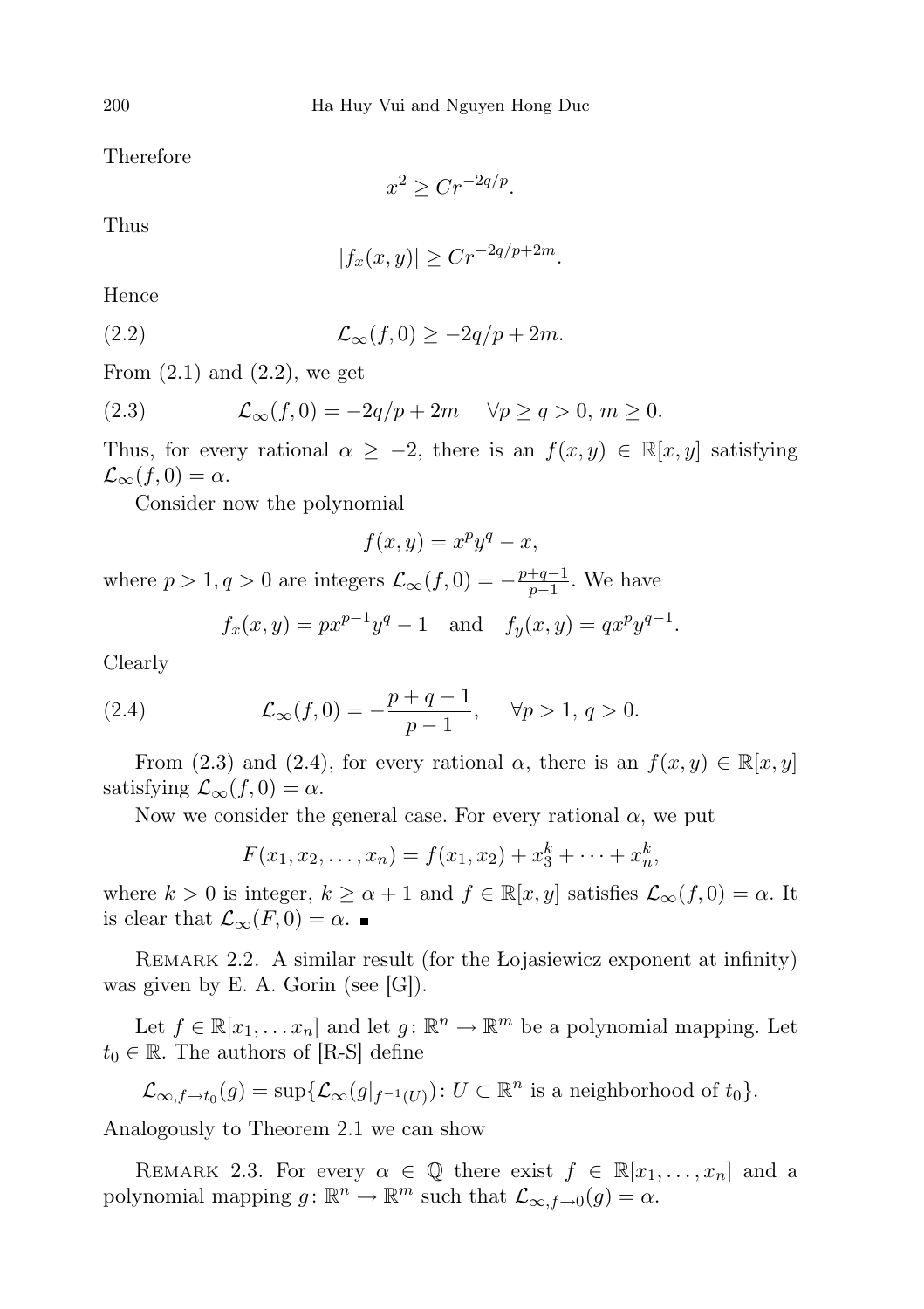3. The Łojasiewicz exponent of the gradient near the fiber in the two variables case. We begin by recalling the definition of the Newton polygon relative to an arc and the process of sliding which were introduced by Kuo and Parusiński in [K-P].

If  $\varphi(\tau)$  is a series of the form

 $\varphi(\tau) = a_0 \tau^{\alpha} + \text{terms of lower degree with } a_0 \neq 0,$ 

then the number  $\alpha$  is denoted by deg  $\varphi$ .

Let  $f: \mathbb{C}^2 \to \mathbb{C}$  be a polynomial. For a series

$$
x = \varphi(y) = c_1 y^{n_1/N} + c_2 y^{n_2/N} + \cdots, \quad c_i \in \mathbb{C}^2, \, c_1 \neq 0,
$$

we put

$$
M(X,Y) = f(X + \varphi(1/Y), 1/Y) = \sum_{i,j} c_{ij} X^i Y^{j/N}.
$$

For each  $c_{ij} \neq 0$ , let us plot a dot at  $(i, j/N)$ , called a Newton dot. The set of Newton dots is called the Newton diagram. They generate a convex hull, whose boundary is called the *Newton polygon of f relative to*  $\varphi$ , to be denoted by  $\mathbb{P}(f, \varphi)$  or  $\mathbb{P}(M)$ .

Assume that  $x = \varphi(y)$  is not a Puiseux root at infinity of  $f = 0$ . Then the Y-axis contains at least one dot of M. Let  $(0, h_M)$  be the lowest Newton dot. We see that  $h_M = -\deg f(\varphi(y), y)$ .

By the *highest Newton edge*  $H_M$  of M we mean the edge of  $\mathbb{P}(M)$  with one of extremities at  $(0, h_M)$  and such that all Newton dots of M lie on or above the line containing  $H_M$ . Let  $\theta_M = \tan \nu$ , where  $\nu$  is the angle between  $H_M$  and the X-axis. Note that if  $(i, j/N)$  is a Newton dot of M then  $\theta_M i + j/N \ge h_M$ , and  $(i, j/N) \in H_M$  if and only if  $\theta_M i + j/N = h_M$ . If  $x = \varphi(y)$  is a Puiseux root at infinity of  $f = 0$ , we set  $h_M = +\infty$  and  $\theta_M = +\infty.$ 

We associate to  $H_M$  the polynomial  $\varepsilon_M(x) := \varepsilon(x, 1)$ , where

$$
\varepsilon(X,Y) = \sum c_{ij} X^i Y^{j/N} \quad \text{with } (i,j/N) \in H_M.
$$

LEMMA 3.1 ([H-D, Lemma 2.1]). Let  $\widetilde{M}(X,Y) = M(X + cY^{\theta}, Y)$ .

- (a) If  $\theta > \theta_M$ , then  $h_{\widetilde{M}} = h_M$  and  $\theta_{\widetilde{M}} = \theta_M$ .
- (b) If  $\theta = \theta_M$  and c is a non-zero root of  $\varepsilon_M(x)$ , then  $h_{\widetilde{M}} > h_M$  and  $\theta_{\widetilde{M}} > \theta_M$ .
- (c)  $I_f^{\mu\nu} \theta = \theta_M$  and  $\varepsilon_M(c) \neq 0$ , then  $h_{\widetilde{M}} = h_M$  and  $\theta_{\widetilde{M}} = \theta_M$ .

If c is a non-zero root of  $\varepsilon_M(x)$ , the series  $\varphi_1(y) = \varphi(y) + cy^{-\theta_M}$  will be called the *sliding of*  $\varphi(y)$  along f. A recursive sliding  $\varphi \to \varphi_1 \to \cdots$ produces a limit,  $\varphi_{\infty}$ , where  $\varphi_{\infty}(y) = \varphi_i(y)$  if  $f(\varphi_i(y), y) = 0$ . The series  $\varphi_{\infty}$  is a Puiseux root at infinity of  $f = 0$  (see [W]) and will be called a final result of sliding  $\varphi$  along f.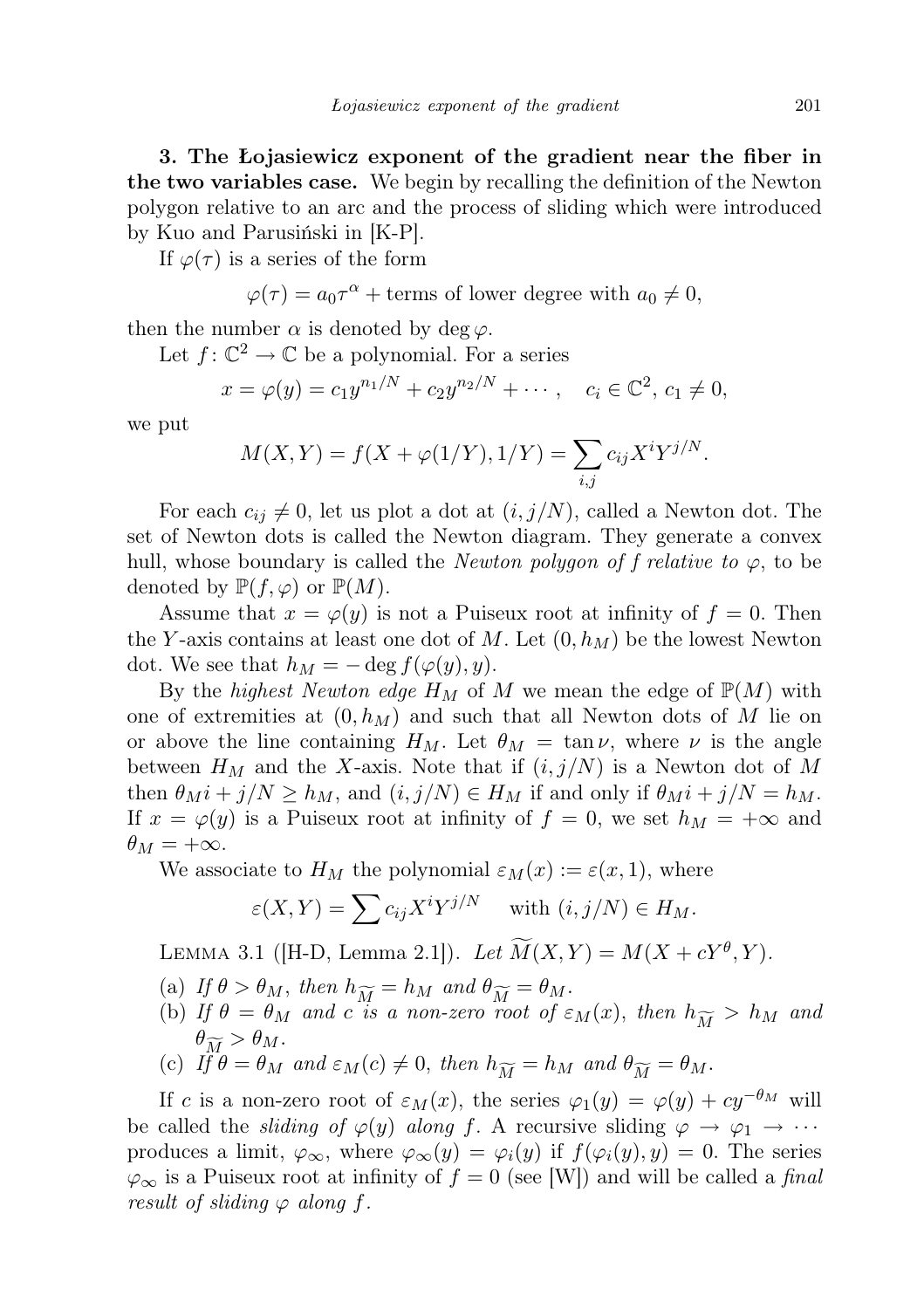LEMMA 3.2 ([H-D, Lemma 2.2]). Let  $f, g: \mathbb{C}^2 \to \mathbb{C}$  be two polynomials. For a series  $x = \varphi(y)$ , we put

$$
M(X,Y) = f(X + \varphi(1/Y), 1/Y),
$$
  
 
$$
N(X,Y) = g(X + \varphi(1/Y), 1/Y).
$$

We have

- (a) if  $\theta_M > \theta_N$ , then deg  $g(\varphi_\infty(y), y) = \deg g(\varphi(y), y);$
- (b) if  $\theta_M = \theta_N$ , then deg  $g(\varphi_\infty(y), y) \leq \deg g(\varphi(y), y)$ ,

where  $x = \varphi_{\infty}(y)$  is a final result of sliding  $\varphi$  along f.

Let us consider a series  $x = \lambda(y)$  of the form

$$
x = \lambda(y) = a_1 y^{\alpha_1} + a_2 y^{\alpha_2} + \dots + a_{s-1} y^{\alpha_{s-1}} + a_s y^{\alpha_s} + \dots
$$

where  $\alpha_1 > \alpha_2 > \cdots$ .

If  $a_1, \ldots, a_{s-1} \in \mathbb{R}$  and  $a_s \notin \mathbb{R}$ , following Kuo [K] we put

$$
\lambda^{\mathbb{R}}(y) := a_1 y^{\alpha_1} + a_2 y^{\alpha_2} + \dots + a_{s-1} y^{\alpha_{s-1}} + c y^{\alpha_s},
$$

where c is a generic real number. We call  $\lambda^{\mathbb{R}}(y)$  the real approximation of  $\lambda(y)$ .

LEMMA 3.3 ([H-D, Lemma 2.3]). Let  $f, g: \mathbb{R}^2 \to \mathbb{R}$  be polynomials. For a series  $x = \varphi(y)$ , we put

$$
M(X,Y) = f(X + \varphi(1/Y), 1/Y),
$$
  
 
$$
N(X,Y) = g(X + \varphi(1/Y), 1/Y).
$$

Let  $x = \varphi_\infty(y)$  be a final result of sliding  $\varphi$  along f and  $\varphi_\infty^{\mathbb{R}}(y)$  be the real approximation of  $\varphi_{\infty}(y)$ . We have

(a) if  $\theta_M > \theta_N$ , then  $\deg g(\varphi_\infty^{\mathbb{R}}(y), y) = \deg g(\varphi(y), y);$ (b) if  $\theta_M = \theta_N$ , then deg  $g(\varphi^{\mathbb{R}}_{\infty}(y), y) \leq \deg g(\varphi(y), y)$ .

In particular for  $g = f$ , we have  $\deg f(\varphi_{\infty}^{\mathbb{R}}(y), y) \leq \deg f(\varphi(y), y)$ .

THEOREM 3.4. Let f be a polynomial in two complex variables  $(x, y)$ . Assume that f is monic in x, and  $t_0 \in \mathbb{C}$ . Let  $x = x_i(y)$ ,  $i = 1, \ldots, d-1$ , be the Puiseux expansions at infinity of  $f_x(x, y) = 0$ . Put

$$
V(f, t_0) = \{x_i(y) : \deg(f(x_i(y), y) - t_0) < 0\}.
$$

If  $\mathcal{L}_{\infty,f\to t_0}(\text{grad } f) < 0$ , then  $V(f,t_0) \neq \emptyset$  and

$$
\mathcal{L}_{\infty,f \to t_0}(\text{grad } f) = \min_i \{ \deg(f(x_i(y), y) - t_0) - 1 \colon x_i(y) \in V(f, t_0) \}.
$$

*Proof.* Let  $x = \varphi(y)$  be any series satisfying

$$
\deg(f(\varphi(y), y) - t_0) < 0, \quad \deg \operatorname{grad} f(\varphi(y), y) < 0.
$$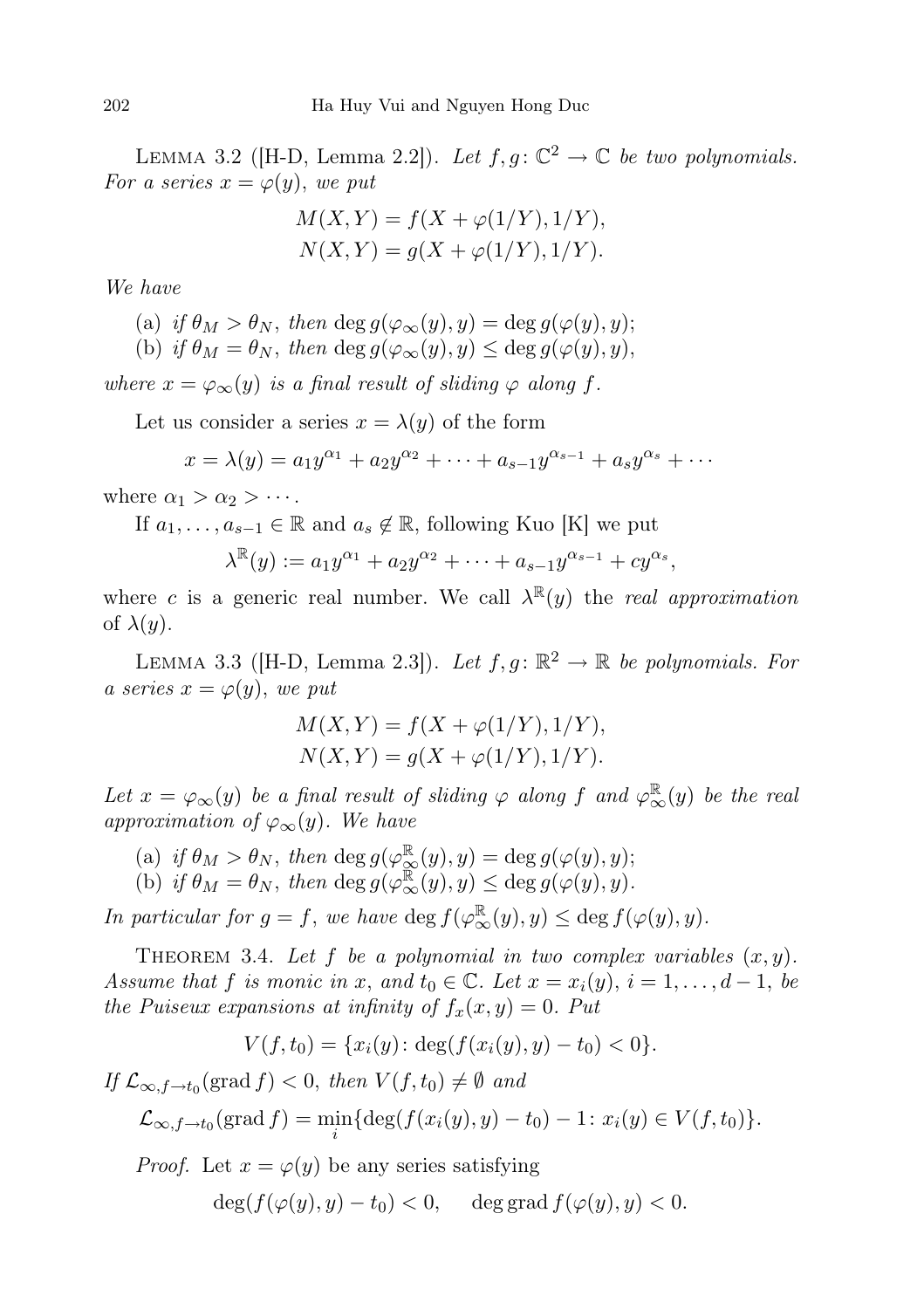We put

$$
M(X,Y) = f(X + \varphi(1/Y), 1/Y) - t_0 = \sum_{i,j} c_{ij} X^i Y^{j/N},
$$
  
\n
$$
P(X,Y) = f_x(X + \varphi(1/Y), 1/Y),
$$
  
\n
$$
Q(X,Y) = f_x(X + \varphi(1/Y), 1/Y) + cf_y(X + \varphi(1/Y), 1/Y),
$$
  
\n
$$
R(X,Y) = f_x(X + \varphi(1/Y), 1/Y) + c(f(X + \varphi(1/Y), 1/Y) - t_0),
$$

where  $c$  is a generic number. Then

$$
P(X,Y) = \frac{\partial M}{\partial X}(X,Y),
$$
  
\n
$$
Q(X,Y) = \frac{\partial M}{\partial X}(X,Y) - c\left(\varphi'\left(\frac{1}{Y}\right)\frac{\partial M}{\partial X}(X,Y) + Y^2\frac{\partial M}{\partial Y}(X,Y)\right),
$$
  
\n
$$
R(X,Y) = \frac{\partial M}{\partial X}(X,Y) - cM(X,Y).
$$

CLAIM.  $\theta_P > 0$ ,  $\theta_P \ge \theta_Q$  and  $\theta_P \ge \theta_R$ .

Note that if  $(i, j/N)$  is a Newton dot of P then  $\theta P + j/N \ge h_P$ . Since the point  $(d-1, 0)$  is a Newton dot of  $P$ ,  $\theta_P(d-1) + 0 \geq h_P$ . Hence  $\theta_P > 0$ .

Let  $(\alpha, \beta)$  be the second extremity of  $H_Q$ . We will show that  $\theta_P \alpha + \beta$  $\geq h_P$ . In fact:

- If  $(\alpha, \beta)$  is a Newton dot of P, then  $\theta_P \alpha + \beta \geq h_P$ .
- If  $(\alpha, \beta)$  is a Newton dot of  $\varphi'(1/Y) \frac{\partial M}{\partial X}(X, Y)$ , then  $(\alpha, \beta s)$  is a dot of P, where  $s \geq 0$  since  $\deg \varphi \leq 1$ . Therefore

$$
\theta_P \alpha + (\beta - s) \ge h_P.
$$

Thus

$$
\theta_P \alpha + \beta \ge h_P.
$$

• If  $(\alpha, \beta)$  is a Newton dot of  $Y^2 \frac{\partial M}{\partial Y}(X, Y)$ , then  $(\alpha - 1, \beta - 1)$  is a dot of P. Therefore

$$
\theta_P(\alpha - 1) + (\beta - 1) \ge h_P.
$$

Thus  $\theta_P \alpha + \beta \geq h_P$  since  $\theta_P > 0$ .

Since the point  $(0, h_P)$  is a Newton dot of  $Q, h_P \ge h_Q$ . Therefore

$$
\theta_P \alpha + \beta \ge h_P \ge h_Q = \theta_Q \alpha + \beta.
$$

Hence  $\theta_P \geq \theta_Q$ .

Analogously, we can show that  $\theta_P \geq \theta_R$ .

Now, using the claim and Lemma 3.2, we get

$$
\deg(f_x(\varphi_\infty(y),y)+cf_y(\varphi_\infty(y),y))\leq \deg(f_x(\varphi(y),y)+cf_y(\varphi(y),y))
$$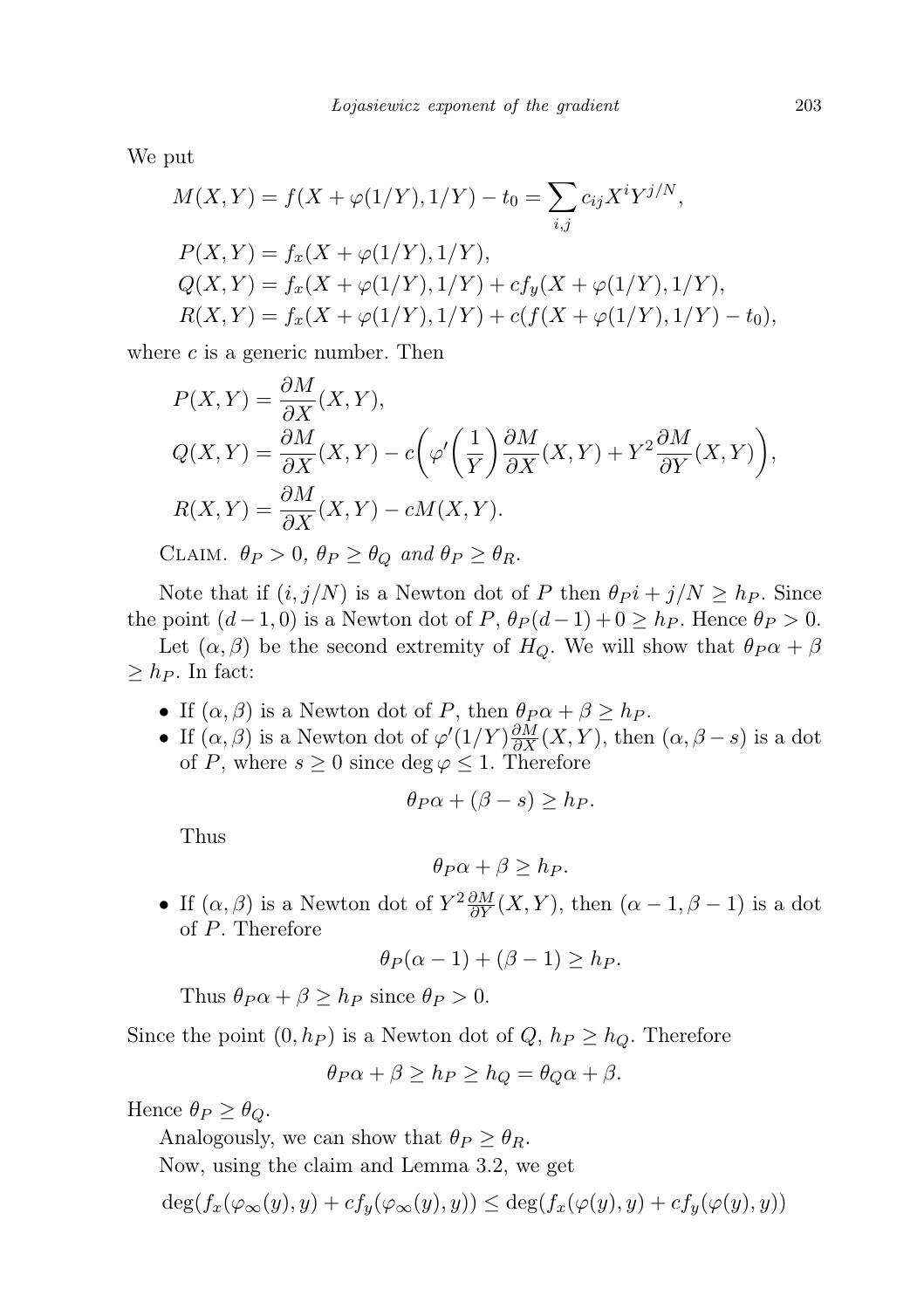and

$$
\deg(f_x(\varphi_\infty(y), y) + c(f(\varphi_\infty(y), y) - t_0))
$$
  
\n
$$
\leq \deg(f_x(\varphi(y), y) + c(f(\varphi(y), y) - t_0)),
$$

where  $\varphi_{\infty}(y)$  is a final result of sliding  $\varphi(y)$  along  $f_x$ . Therefore

$$
\deg(f(\varphi_{\infty}(y), y) - t_0) - 1 = \deg \frac{df(\varphi_{\infty}(y), y)}{dy} = \deg f_y(\varphi_{\infty}(y), y)
$$
  

$$
\leq \deg(\text{grad } f(\varphi(y), y))
$$

and

$$
\deg(f(\varphi_{\infty}(y), y) - t_0) \le \deg(f_x(\varphi(y), y) + cf(\varphi(y), y)) < 0.
$$

Thus  $V(f, t_0) \neq \emptyset$  and

$$
\mathcal{L}_{\infty,f\to t_0}(\text{grad } f) \geq \min_i \{ \deg(f(x_i(y), y) - t_0) - 1 \colon x_i(y) \in V(f, t_0) \}.
$$

On the other hand, the inequality

$$
\mathcal{L}_{\infty,f\to t_0}(\operatorname{grad} f) \le \min_i \{ \deg(f(x_i(y), y) - t_0) - 1 \colon x_i(y) \in V(f, t_0) \}
$$

is always satisfied. Hence

$$
\mathcal{L}_{\infty,f\to t_0}(\text{grad } f) = \min_i \{ \deg(f(x_i(y), y) - t_0) - 1 \colon x_i(y) \in V(f, t_0) \}.
$$

REMARK 3.5. This result is implicitly contained in [K-P] (see also [H2] for a different proof).

COROLLARY 3.6 ([G-S, Theorem 3.1]). Let  $f(x, y)$  be a polynomial in two complex variables and  $d = \deg f > 2$ . If  $\mathcal{L}_{\infty, f \to t_0}(\text{grad} f) < 0$ , then

$$
\mathcal{L}_{\infty,f\to t_0}(\text{grad} f) \leq -1 - \frac{1}{d-2}.
$$

*Proof.* The proof goes along the same lines as in [G-S]. Let  $x = x_i(y)$ ,  $i = 1, \ldots, d-1$ , be the Puiseux expansions at infinity of  $f_x(x, y) = 0$ . Assume that  $\mathcal{L}_{\infty,f\to t_0}(\text{grad } f) < 0$ . By Theorem 3.4 there exists  $i_0 \in \{1,\ldots,d-1\}$ such that

$$
\mathcal{L}_{\infty,f\to t_0}(\text{grad } f) = \deg(f(x_{i_0}(y),y) - t_0) - 1
$$

and

(3.1) 
$$
\deg(f(x_{i_0}(y), y) - t_0) < 0.
$$

Let  $Q \in \mathbb{C}[\tau, y]$  be the resultant  $Q(\tau, y) = \text{Res}_x(f - \tau, f_x)$ . Denote by  $\mathbb{P}$ the Newton polygon of  $Q(\tau, y)$ . Then

$$
(3.2) \qquad \mathbb{P} \subset \text{conv}\{(0,0); (d-1,0); (0, d(d-1))\}
$$

and

$$
Q(\tau, y) = \prod_{i=1}^{d-1} (f(x_i(y), y) - \tau).
$$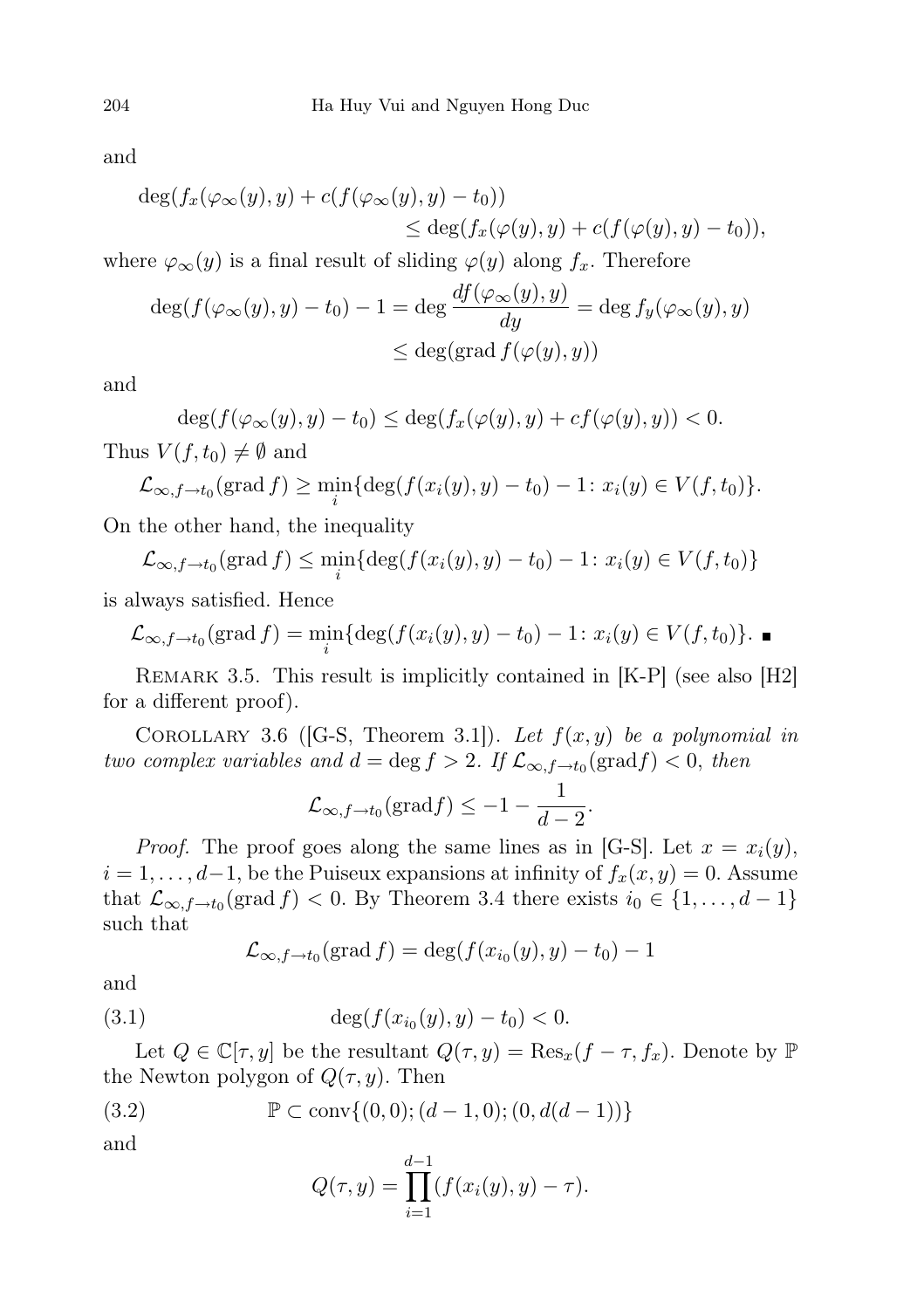From (3.1), analogously to [G-S, Lemma 3.3] we obtain

$$
\deg f(x_{i_0}(y), y) = -\frac{j_2 - j_1}{i_2 - i_1},
$$

where the segment  $[(i_1, j_1), (i_1, j_2)] \subset \mathbb{P}$  is such that  $i_1, i_2, j_1, j_2 \in \mathbb{Z}$ ,  $0 \leq$  $i_1 < i_2, 0 ≤ j_1 < j_2$ . By (3.2) we see  $i_2 - i_1 ≤ d - 2$ . Therefore

$$
\deg f(x_{i_0}(y), y) \leq -\frac{1}{d-2}.
$$

Thus

$$
\mathcal{L}_{\infty,f\rightarrow t_0}(\text{grad} f) \leq -1 - \frac{1}{d-2}.
$$

THEOREM 3.7. Let  $f: \mathbb{R}^2 \to \mathbb{R}$  be a monic polynomial in x. Let  $t_0 \in \mathbb{R}$ . Let  $x = x_i(y)$ ,  $i = 1, \ldots, d-1$ , be the Puiseux expansions at infinity of  $f_x(x, y) = 0$  and  $x_i^{\mathbb{R}}$  $i(u)$  be the real approximation of  $x_i(y)$ . Put

$$
V_{\mathbb{R}}(f,t_0) = \{x_i(y) \colon \deg(f(x_i^{\mathbb{R}}(y), y) - t_0) < 0\}.
$$

If  $\mathcal{L}_{\infty,f\to t_0}(\text{grad } f) < 0$ , then  $V_{\mathbb{R}}(f, t_0) \neq \emptyset$  and

$$
\mathcal{L}_{\infty,f\to t_0}(\text{grad} f) = \min_i \{ \deg \text{grad} f(x_i^{\mathbb{R}}(y),y) : x_i(y) \in V_{\mathbb{R}}(f,t_0) \}.
$$

*Proof.* Let  $x = \varphi(y)$  be any real series satisfying

$$
\deg(f(\varphi(y), y) - t_0) < 0, \quad \deg \operatorname{grad} f(\varphi(y), y) < 0.
$$

We put

$$
M(X,Y) = f(X + \varphi(1/Y), 1/Y) - t_0 = \sum_{i,j} c_{ij} X^i Y^{j/N},
$$
  
\n
$$
P(X,Y) = f_x(X + \varphi(1/Y), 1/Y),
$$
  
\n
$$
Q(X,Y) = f_x(X + \varphi(1/Y), 1/Y) + cf_y(X + \varphi(1/Y), 1/Y),
$$
  
\n
$$
R(X,Y) = f_x(X + \varphi(1/Y), 1/Y) + c(f(X + \varphi(1/Y), 1/Y) - t_0),
$$

where  $c$  is a generic number.

Using the Claim in the proof of Theorem 3.4, we get  $\theta_P \geq \theta_Q$  and  $\theta_P \geq \theta_R$ .

Now, the proof repeats that of Theorem 3.4 with the only exception that instead of Lemma 3.2 we use Lemma 3.3.

REMARK 3.8. The following conditions on the behavior at infinity of the gradient of maps appear in many problems. Let  $f: \mathbb{K}^n \to \mathbb{K}$  be a polynomial and  $t_0 \in \mathbb{K}$ .

- (1) We say that  $t_0$  satisfies the *Fedoryuk condition* (F) if  $\mathcal{L}_{\infty,f\rightarrow t_0}(\text{grad } f)$  $\geq 0$ , i.e. for every sequence  $\{z_m\} \subset \mathbb{K}^n$  with  $z_m \to \infty$  and  $f(z_m) \to t_0$ we have grad  $f(z_m) \to 0$ .
- (2) We say  $t_0$  satisfies the *Malgrange condition* (M) if  $\mathcal{L}_{\infty,f\rightarrow t_0}(\text{grad } f)$  $\geq -1$ , i.e. for every sequence  $\{z_m\} \subset \mathbb{K}^n$  with  $z_m \to \infty$  and  $f(z_m) \to$  $t_0$  we have  $||z_m||$  | grad  $f(z_m)|| \rightarrow 0$ .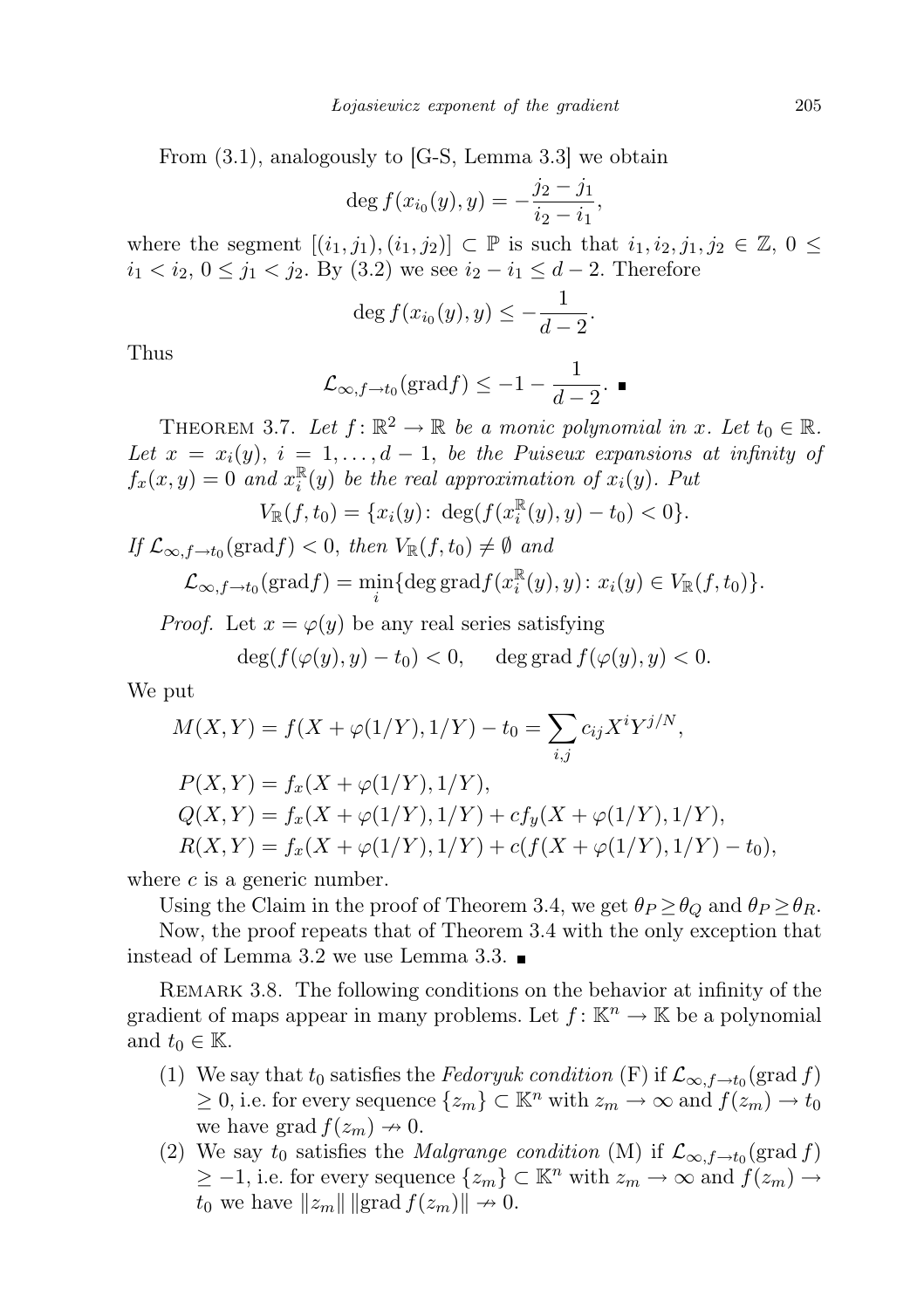(3) We say that  $t_0$  is an *asymptotic critical value* if it does not satisfy the Malgrange condition.

Theorem 3.7 gives us a simple way to check whether a given value  $t_0 \in \mathbb{R}$ satisfies  $(F)$  or  $(M)$  or not. In fact, with the notation of Theorem 3.7, it is enough to compute

$$
\min_{i} \{ \deg \operatorname{grad} f(x_i^{\mathbb{R}}(y), y) \colon x_i(y) \in V_{\mathbb{R}}(f, t_0) \},
$$

and to compare it with 0 or  $-1$ .

Acknowledgments. The authors would like to thank the referee for his precious comments and suggestions which improved the presentation of this paper.

## References

- [C-K] J. Chądzyński and T. Krasiński, The gradient of a polynomial at infinity, Kodai Math. J. 26 (2003), 317–339.
- [G] E. A. Gorin, Asymptotic properties of polynomials and algebraic functions of several variables, Russian Math. Survyes 16 (1961), 93–119.
- [G-S] J. Gwoździewicz and S. Spodzieja, The Łojasiewicz gradient inequality in a neighbourhood of the fibre, Ann. Polon. Math. 87 (2005), 151–163.
- [H1] Hà Huy Vui, Nombres de Łojasiewicz et singularités à l'infini des polynômes de deux variables complexes, C. R. Acad. Sci. Paris 331 (1990), 429–432.
- [H2] —, Infimum of polynomials and singularity at infinity, in: Nonconvex Optim. Appl. 53, Kluwer, 2001, 187–204.
- [H-L] Hà Huy Vui and Lê Dũng Tráng, Sur la topologie des polynômes complexes, Acta Math. Vietnam. 9 (1984), 21–32.
- [H-D] Hà Huy Vui and Nguyen Hong Duc, On the Łojasiewicz exponent near the fibre of polynomial mappings, Ann. Polon. Math. 94 (2008), 43–52.
- [J-K] Z. Jelonek and K. Kurdyka, On asymptotic critical values of a complex polynomial, J. Reine Angew. Math. 565 (2003), 1–11.
- [K] T.-C. Kuo, *Computation of Lojasiewicz exponent of*  $f(x, y)$ , Comment. Math. Helv. 49 (1974), 201–213.
- [K-P] T.-C. Kuo and A. Parusiński, Newton polygon relative to an arc, in: Real and Complex Singularities, Chapman & Hall/CRC Res. Notes Math. 412 (2000), 76–93.
- [K-M-P] K. Kurdyka, T. Mostowski and A. Parusiński, Proof of the gradient conjecture of R. Thom, Ann. of Math. 152 (2000), 763–792.
- [P] A. Parusiński, On the bifurcation set of complex polynomial with isolated singularities at infinity, Compos. Math. 97 (1995), 369–384.
- [P-Z] L. Paunescu and A. Zaharia, On the Łojasiewicz exponent at infinity for polynomial functions, Kodai Math. J. 20 (1997), 269–274.
- [R-S] T. Rodak and S. Spodzieja, Łojasiewicz exponent near the fibre of a mapping, Faculty of Math. and Comput. Sci., Univ. of Łódź, preprint 03/2005.
- [Sk] G. Skalski, On the Łojasiewicz exponent near the fibre of a polynomial, Bull. Polish Acad. Sci. Math. 52 (2004), 231–236.